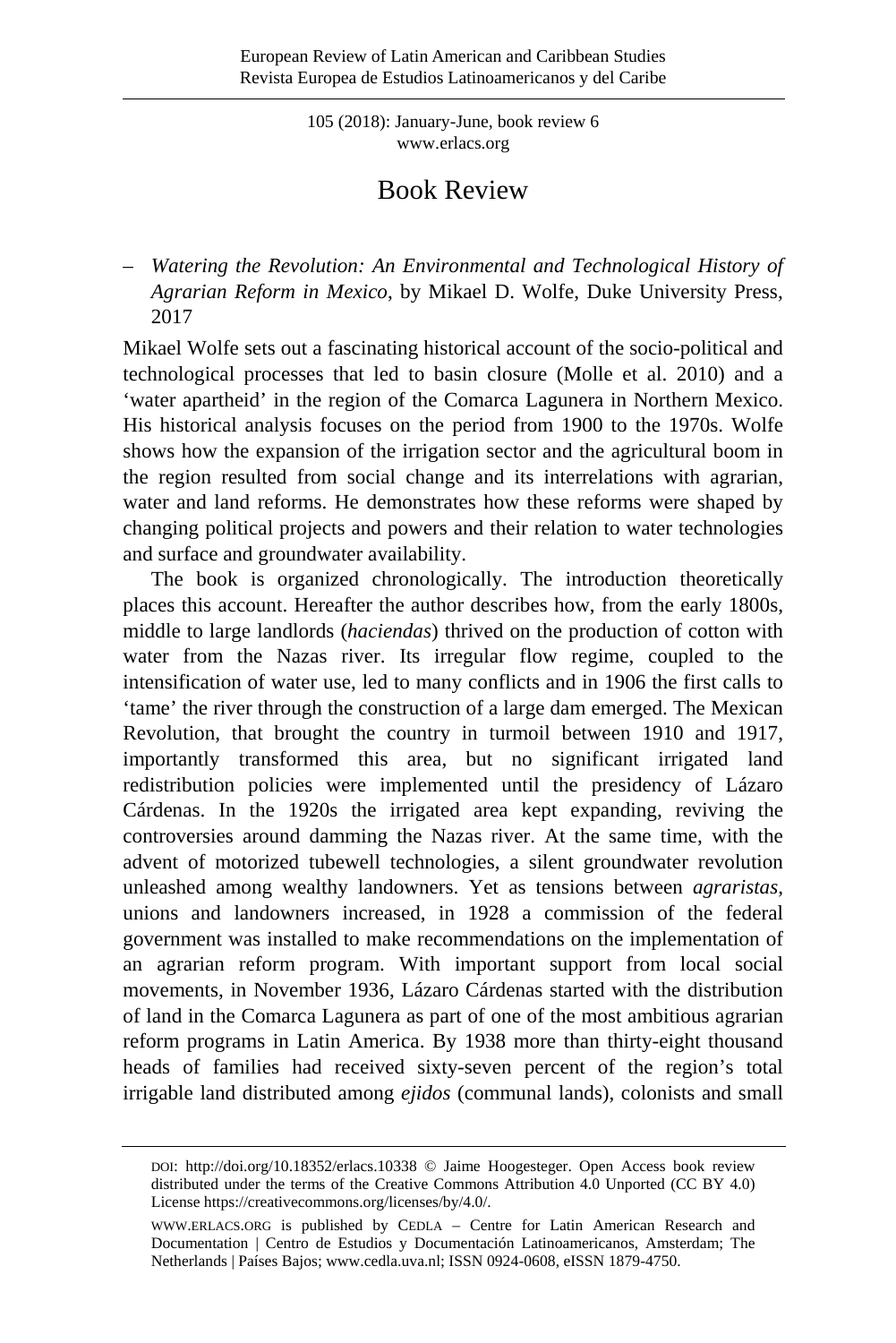holders. Not only was the land distributed; a whole support system for production in the *ejido* sector was also put in place. However, water redistribution was not settled. Much hope was vested in the Palmito Dam on the Nazas river and a revision of the water distribution agreements.

In section two of the book Wolfe describes the history of the dam and analyzes how life at the dam construction site was organized by the workers, which based the organization of work, their lives and their towns on a highly modernist philosophy.

Section three describes how, once the dam was completed in 1946, water inequities persisted as the new governing elites gave political priority to commercial producers that could contribute to the regional and national economy; even though large quantities of agro-chemicals were needed for the production of their commercial crops. As groundwater exploitation kept unabated and aquifer levels drastically dropped, it were the larger producers who kept their access to this secure resource while *ejidatarios*' pumps dried up. The modernization of the irrigation system in the 1960s, through the lining of canals and the creation of compacted irrigation zones, also brought little relief to the *ejidos*. Finally, in the epilogue the author shows how the end of the agrarian reforms and the neoliberal changes to land and water tenure regulations in the 1990s have spurred a new wave of water accumulation, making the differences between the 'have's' and 'have not's' even larger (see also Ahlers 2010).

This book provides important insights into the tensions between the need to develop water resources sustainably and the need for socio-economic development. It shows how environmental changes, the agricultural economy, pests, technologies, bureaucrats, policies and politics intertwined to shape the development of the Comarca Lagunera. The book gives valuable insights in the relations between the often highly politicized development of surface water resources (Molle 2008, Wester, Rap et al. 2009) and the silent untamed development of groundwater resources (Hoogesteger and Wester 2015, Hoogesteger and Wester 2017). In doing so, it shows the difficulty of devising more equitable water distribution regimes, even after a bloody revolution such as the Mexican; showing that grassroots struggles and social movements are quintessential for efforts aimed at advancing socio-environmental justice. A definite 'must' for scholars of Mexican agrarian history and scholars interested in understanding how politics, technology and the environment intertwine to shape the dynamics of water resources development and its impacts on society.

> Jaime Hoogesteger, Wageningen University and Research jaime.hoogesteger@wur.nl

## **References**

Ahlers, R. (2010). "Fixing and nixing: The politics of water privatization." Review of Radical Political Economics 42(2): 213-230.